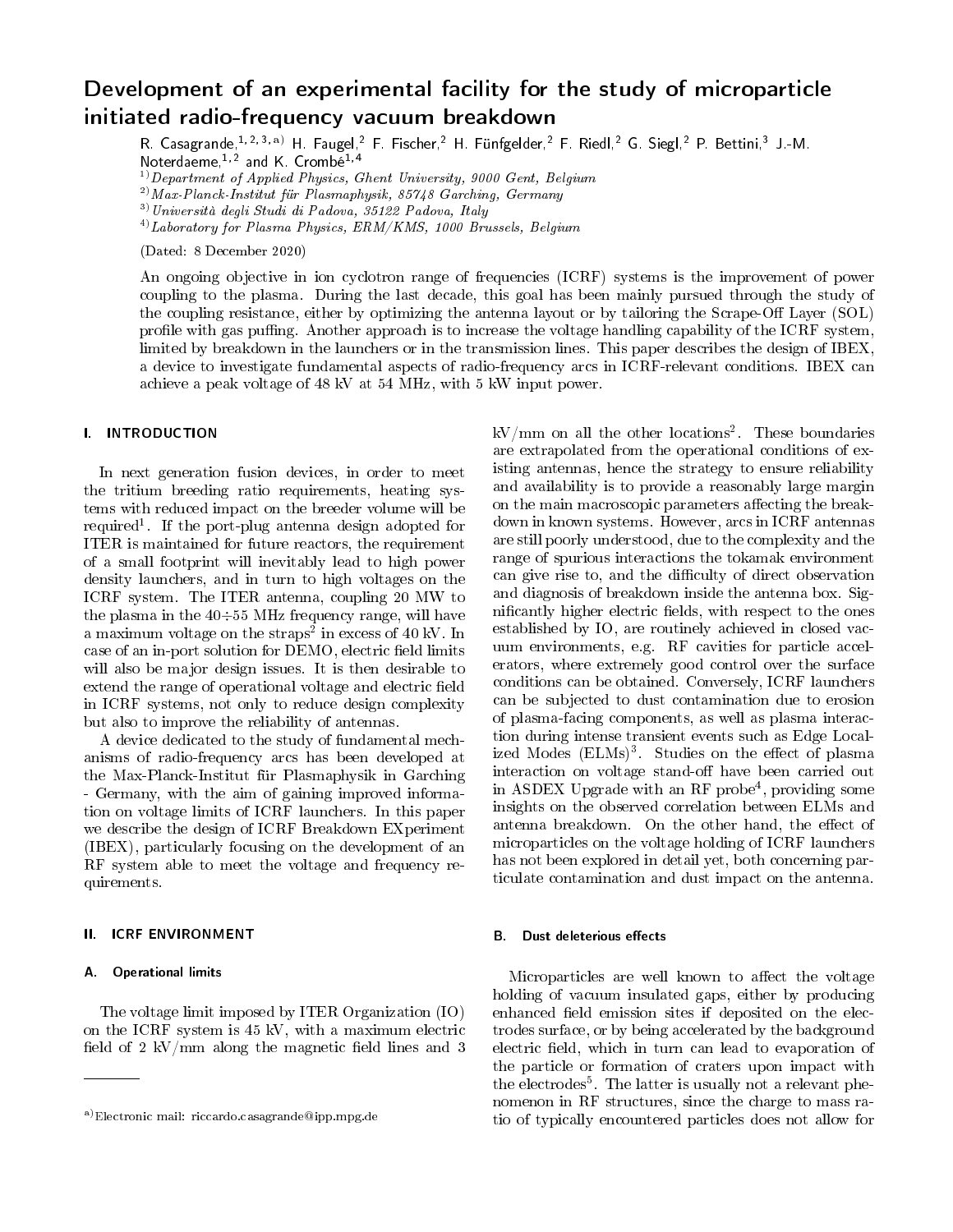enough acceleration during half RF period. Nonetheless, large amounts of particulate is generated in nuclear fusion reactors $6-8$ , which can reach the ICRF launchers. Microparticles can be remobilized and deposited on the antenna surface, or be subjected to acceleration in the edge plasma, reaching velocities up to several hundred of m/s prior to the vaporization or impact with the plasma- $\rm{facing\; components^9}$ .  $\rm{IBEX\; aims\; at\; providing\; a\; test\; plat-}$ form to investigate the parameters that can influence voltage holding, specifically in ICRF relevant conditions, focusing on microparticle contamination during the initial experimental phase.

## III. EXPERIMENT SPECIFICATIONS

#### A. Main requirements

The main requirement of IBEX is to provide voltage and electric field conditions at the test electrodes at and above the typical limits of ICRF systems. Since these values can greatly vary between different machines, the limitations on ITER ICRF were considered as design basis. Other requirements include background pressure well below the typical observed limits for modified multipactor discharge, i.e. less than  $10^{-4}$  mbar<sup>10</sup>. IBEX should also guarantee a quick replacement of the test electrodes and have the possibility to interface with a microparticle injection system.

#### B. Experiment outline

High voltages in the frequency range of interest can be obtained by generating a standing wave pattern in a coaxial transmission line. The maximum voltage standing wave ratio (VSWR) is achieved in resonant conditions: in IBEX, a  $\lambda/4$  coaxial resonator is used to obtain a high RF voltage on the test electrodes, positioned at the open-end. The terminal part of the resonator is composed of a vacuum piping section and connected to a pumping system, to achieve experimental pressures below 10<sup>−</sup><sup>4</sup> mbar. Vacuum tightness and electrical continuity are ensured by a coaxial ceramic feedthrough in the initial segment of the transmission line. A linear manipulator allows the precise adjustment of the electrodes gap. Several access ports are available in the test chamber, to provide a direct view on the electrodes and an interface with the microparticle accelerator. The experiment is powered through a 5 kW solid-state amplifier  $(SSA)$ , connected to the feeding point via:

- RF switch: allows the connection of a network analyzer to the resonator, to perform the tuning procedure.
- Directional coupler: monitoring of forward and re flected power.

 Bias-Tee: guarantees electrical separation between DC and RF circuit. This allows the DC biasing of the transmission line (e.g. for glow discharge conditioning), and measurement of the rectified field emission current, other than providing protection to the SSA.

RF voltage and current in the resonator are monitored through capacitive and inductive probes. For impedance matching, a variable vacuum capacitor is used. Figure 1 shows the basic outline of IBEX.

## IV. GENERATION OF HIGH RF VOLTAGE

### A. Quality factor and standing wave maximum

A key aspect in the design of IBEX was the maximization of the voltage on the test electrodes, given the limited 5 kW input power  $(P_i)$ . In a quarter wavelength coaxial resonator (figure 2) with constant characteristic impedance  $(Z_0)$ , assuming a perfect matching with the source output impedance and a total reflection of the wave at the extremes, the peak voltage at the open end can be estimated as

$$
V_{open} = \sqrt{\frac{8P_iQZ_0}{\pi}}.
$$
\n(1)

The maximization variables for  $V_{open}$  are then the characteristic impedance and the quality factor (Q). Q represents the ratio between stored and dissipated energy in a RF cycle. For a coaxial transmission line with phase constant  $\beta$  and attenuation constant  $\alpha$ , the value of Q arising from resistive losses in the conductors is

$$
Q_{TL} = \frac{\beta}{2\alpha} = \frac{2\pi}{\lambda R_{TL}},\tag{2}
$$

with  $R_{TL}$  resistance per unit length of the transmission line. In IBEX, the main contribution in terms of power losses per RF cycle comes from the vacuum section of the resonator, since it is composed of stainless steel piping segments with an inner diameter of 153 mm acting as the outer conductor. To minimize losses and to achieve good vacuum compatibility, the inner conductor material was chosen to be oxygen-free copper. The resistance per meter of the mixed-materials coaxial line can be expressed as

$$
R_{TL} = \sqrt{\frac{f\mu_0}{\pi}} \left( \frac{\sqrt{\mu_{in}\rho_{in}}}{d_{in}} + \frac{\sqrt{\mu_{out}\rho_{out}}}{d_{out}} \right). \tag{3}
$$

With d,  $\mu$  and  $\rho$  respectively the diameter, permeability and resistivity, subscripts identifying the inner or outer conductor. The lower conductivity of the coaxial line outer conductor is not extremely penalizing in terms of power losses, due to the larger penetration depth and cross sectional area.  $Z_0=116 \Omega$  yields the optimal unloaded Q, although the maximum voltage at the resonator open end, given by eq. 1, is achieved with a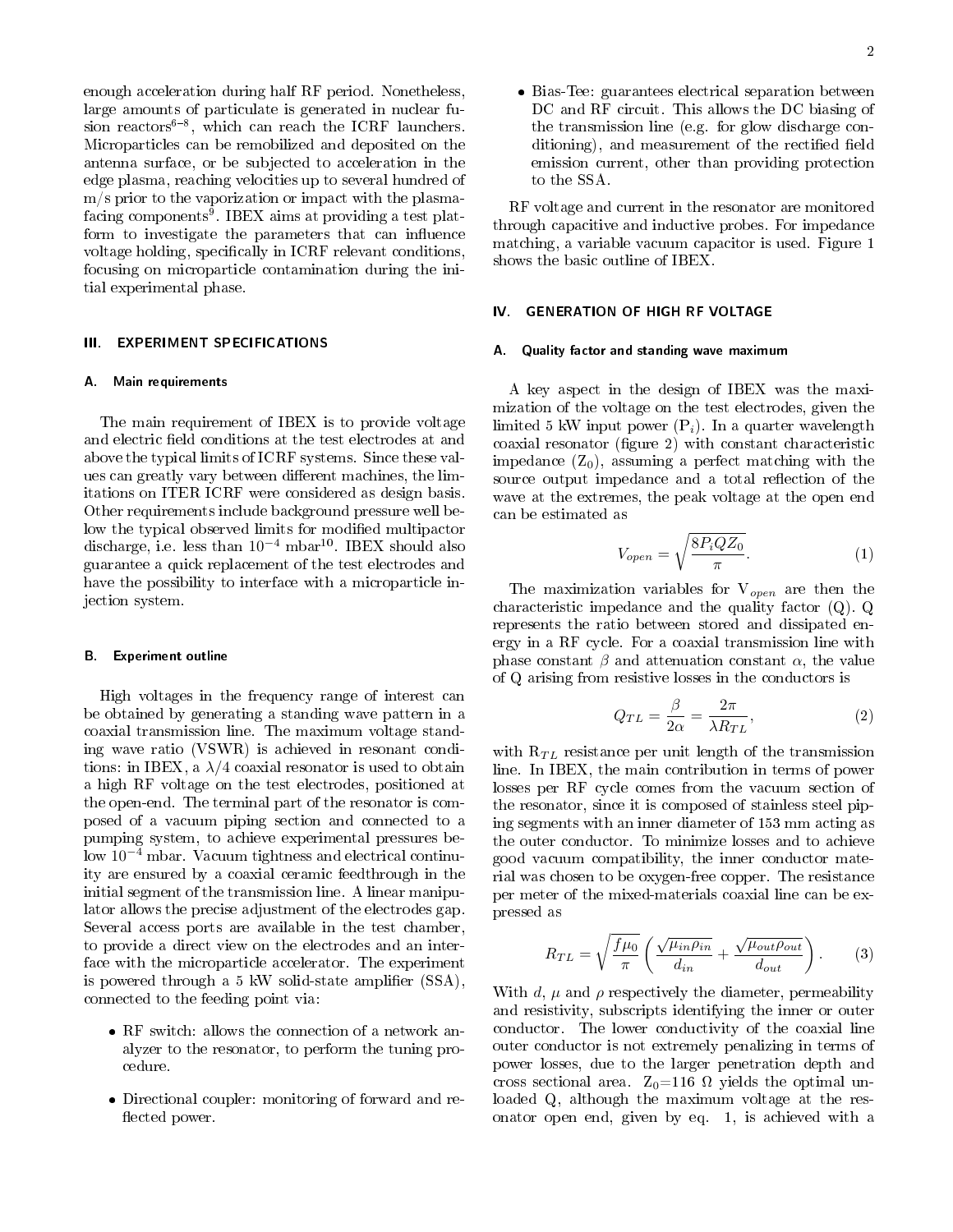

FIG. 1: IBEX schematic representation. A)Solid-state amplier B)RF switch C)Directional coupler D)Bias tee E)9" transmission line T section F)Tuning vacuum capacitor G) Voltage and current probes H)Vacuum feedthrough I)High impedance transmission line section J)Test electrodes K)Linear manipulator L)Microparticle source M)High speed camera N)Pumping system



FIG. 2: Voltage and current distribution in a quarter-wavelength coaxial resonator

lower quality factor, for a characteristic impedance of 167  $\Omega$  (figure 3). Therefore, the vacuum section of the transmission line (figure 1-I) must have high characteristic impedance, hereinafter referred to as  $Z_{0,vs.}$ 

# B. Matching network

For maximum power transfer, the input impedance of the resonator needs to be matched to the 50  $\Omega$  output of the amplifier  $(Z_{amp})$ . In IBEX, this is performed with



FIG. 3:  $Z_0$  dependence of Q factor and open-end voltage in a  $\lambda/4$  coaxial resonator

a variable vacuum capacitor connected in parallel to the open-ended coaxial line. The reactance seen from the feeding point can be increased by adding a section of transmission line (shorter than  $\lambda/4$ ) in series with the vacuum capacitor, thus reducing its contribution to the matching capacitance and therefore increasing Q.

Referring to the scheme in figure 4, resonance and matching are achieved for the following condition:

$$
Y_{in} = \frac{1}{Z_{amp}} = Y_{vs} + Y_{mn}
$$
  
=  $Y_{vs} \tanh(\gamma_{vs} L_{vs}) + \frac{j\omega C_{tun} + Y_{mn} \tanh(\gamma_{mn} L_{mn})}{Y_{mn} + j\omega C_{tun} \tanh(\gamma_{mn} L_{mn})}$ . (4)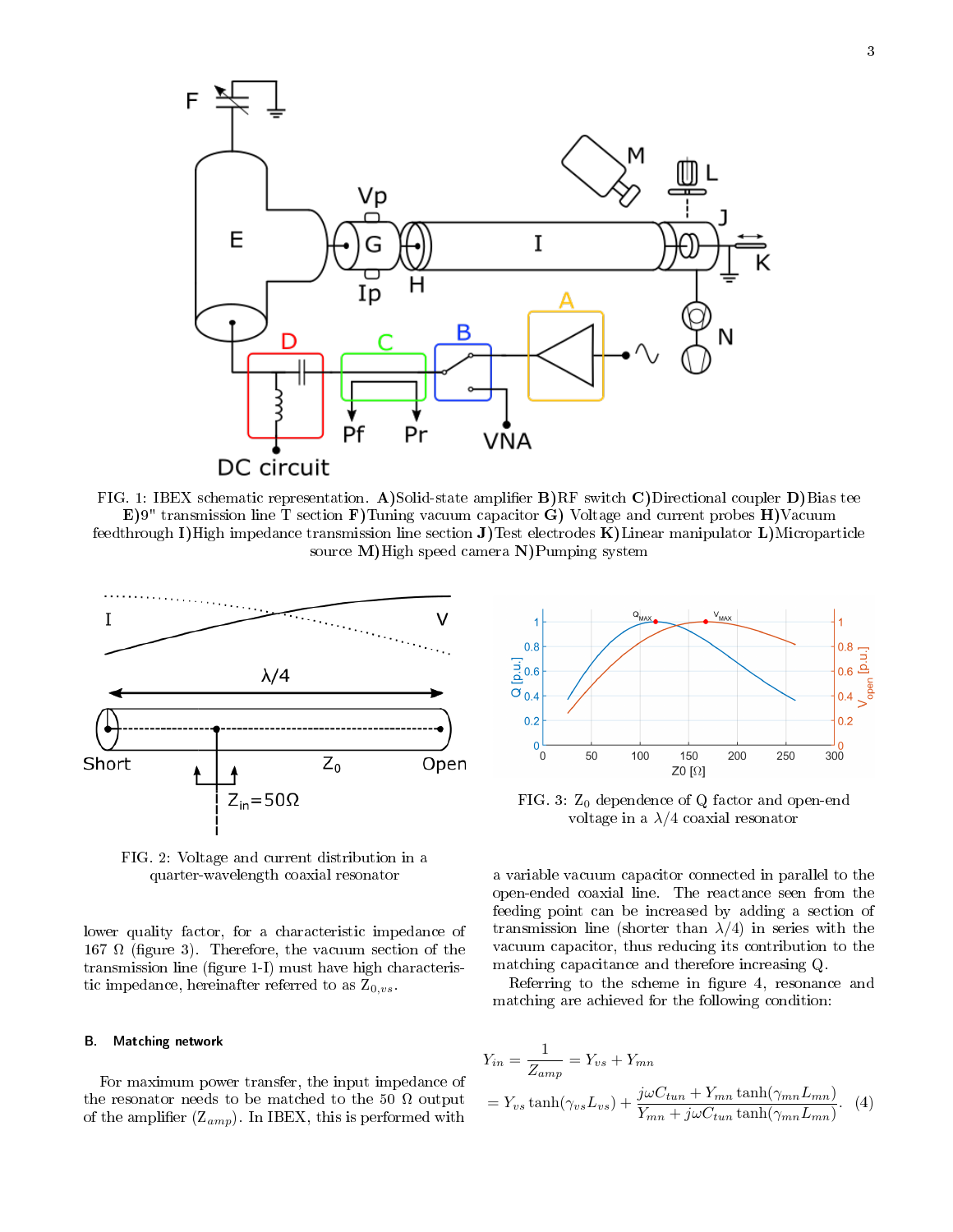

FIG. 4: Schematic representation of resonator and matching network

L,  $\gamma$  Z<sub>0</sub> and Y are respectively the length of the transmission line, its propagation constant, its characteristic impedance and the admittance seen from the reference points in figure 4. Subscripts denote the matching network, vacuum section and input.

For a fixed length of the transmission lines, equation 4 has two solutions. The maximum  $Q$  in this configuration is always achieved for the higher of the two resonant frequencies. Figure 5 represents how the matching condition is reached.



FIG. 5: Approaching the resonant and maximum power transfer conditions through variation of the tuning capacitance.  $C_{tun}$  is varied stepwise until the input susceptance  $(B_{in})$  is zero. Maximum power transfer is achieved when the input impedance at resonance equals Zamp

# C. Circuit analysis

The actual IBEX setup is more complex than the simplied schemes used for preliminary design considerations in sections IV A, IV B. The presence of a lumped tuning capacitor, changes in characteristic impedance and ceramic supports do not allow for a direct evaluation of the maximum voltage with equation 1. To study the resonator behaviour and predict the maximum achievable voltage in the realistic setup, a circuit model was developed in  $QucsStudio<sup>11</sup>$ . Given a fixed physical length of the transmission lines, the resonant frequency and the open-end voltage were investigated, depending on the

characteristic impedance of the vacuum section and the capacitance introduced by the test electrodes. Matching was achieved through minimization of S11, using the tuning capacitance as optimization variable. With respect to the optimal characteristic impedance estimated in section IV A, the maximum voltage in the realistic configuration is achieved at higher  $Z_{0,vs}$  (Figure 6). Due to mechanical constraints, a compromise had to be made between maximization of the open-end voltage and sufficient support of the inner conductor, which is cantilevered from the ceramic feedthrough. The inner conductor diameter in the vacuum section of the resonator was thus chosen to be 12 mm, leading to a characteristic impedance of 153  $\Omega$ .



FIG. 6: Simulated voltage at the open-end of the resonator and Q factor of transmission line and tuning capacitor as a function of  $Z_{0,vs}$ , for 5 kW input power

The electrode capacitance  $(C_{el})$  can also significantly influence the  $Q$  factor, thus the peak voltage achievable. In particular, the resistance to ground  $(R_{gnd})$  plays a major role on the system performances, when considering the capacitance introduced by the test electrodes. For higher  $C_{el}$ , the leakage current to ground is increased, reducing the Q factor with a magnitude which depends on  $R_{qnd}$ . When the electrodes capacitance becomes sufficiently small, Q stabilizes to a value depending on the quality factor of the tuning capacitor and transmission line; this threshold is also conditioned by the resistance to ground  $(f_{\text{square}} 7)$ .



FIG. 7: Dependence of quality factor and open-end voltage on C<sub>EL</sub> and R<sub>GND</sub>, for  $Z_{0,vs} = 153 \Omega$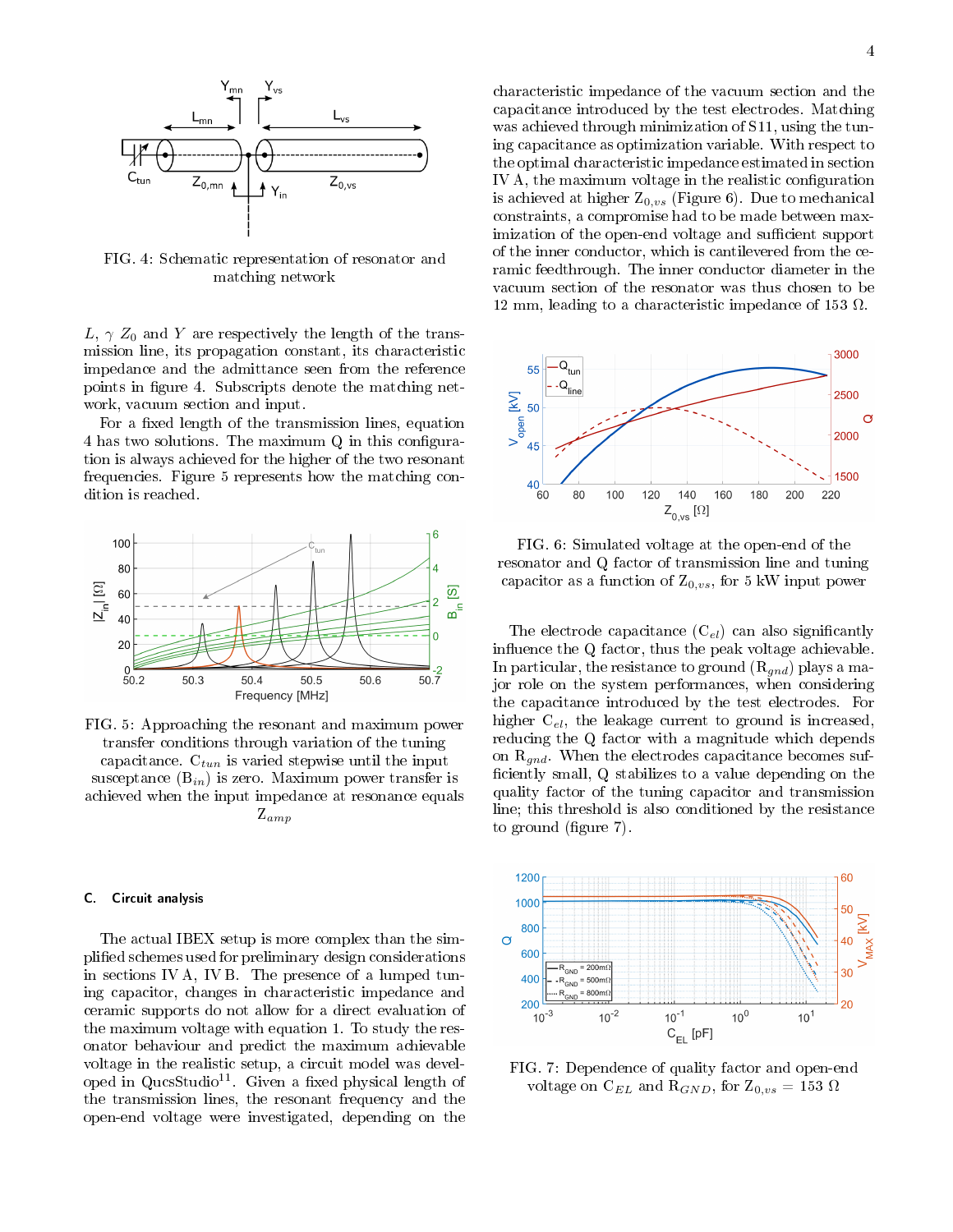TABLE I: Parameters for microparticle injection studies

| Electrode material         | Stainless steel    |
|----------------------------|--------------------|
| Microparticles composition | Tungsten           |
| Microparticles velocity    | $< 1000~{\rm m/s}$ |
| Microparticles size        | $0.5 - 30 \mu m$   |
|                            |                    |

## V. MICROPARTICLE SOURCE

#### A. Requirements

Microscopic dust particles are produced in all magnetic confinement fusion devices, due to plasma/surface interactions. Dust dynamics can be significantly affected by the edge plasma, accelerating the particles to mean velocities exceeding 100 m/s<sup>12</sup>. Hypervelocity dust impact events have been recorded in tokamaks, even though at lower rate, indicating that microparticles can reach velocities > 1 km/s<sup>13,14</sup>. Dust analysis in several machines indicate that a dominant fraction of the particles consist of plasma-facing materials, with morphology varying from spheroids to irregular shapes<sup>7</sup>. Theoretical modelling and experimental evidence indicate that microparticles accelerated in a high voltage vacuum gap can trigger the breakdown through a variety of processes. Microparticle injection experiments, both at hypervelocity<sup>15</sup> and low velocity<sup>16</sup>, defined a range of microparticles parameters for which the trigger discharge is most likely to occur. Considering the typical dust size and velocity observed in tokamaks, experimental findings regarding microparticle triggered discharges and ICRF antennas materials, the set of parameters in table I have been defined for particle injection studies in IBEX.

## B. Design of the dust source

For particle acceleration up to the velocity range de fined in table I, an electrostatic source<sup>17</sup> was developed. A reservoir containing the microparticles and a microtip are kept at high potential. A beam triode allows to switch the reservoir potential to ground. During this phase the dust is lifted inside the chamber, with a fraction depositing on the charging tip. Here the microparticles acquire a high charge, and upon detachment from the tip are accelerated through a pinhole aperture in the reservoir. A grounded extraction plate completes the acceleration, leading to an einzel lens for beam focusing. For a charging tip of radius  $r<sub>T</sub>$  and a particle of radius  $r<sub>P</sub> < r<sub>T</sub>$ , the velocity acquired by the microparticle can be estimated<sup>18</sup> as in equation 5.

$$
v_P = \frac{\pi V}{r_P + r_T} \sqrt{\frac{\varepsilon_0}{\rho} \frac{r_T}{r_P}}.
$$
 (5)

This assuming, as in the setup above, that the accelerating and charging voltages (V) are equal. Figure 8 shows the maximum velocities achievable by tungsten microparticles, accelerated by a 25 kV potential. The experimentally observed velocities are in general lower than the estimate given by equation 5, due to the incomplete charging of particles.



FIG. 8: Maximum velocity of microparticles for  $V =$ 25kV

The charging voltage is limited by field emission and field evaporation, respectively for negative and positive charging<sup>19</sup>. Field evaporation of tungsten at room temperature occurs in the 5  $MV/\AA$  range, whereas discharge of the microparticle due to field emission happens at one order of magnitude lower electric fields. To achieve higher charging (and accelerating) potential and to reduce the breakdown probability, microparticles are charged positively. The maximum charging voltage achievable, given the field evaporation limit of 5 MV/Å ( $E_{ev}$ ), is

$$
V_{max} = \frac{E_{ev}r_T}{k},\tag{6}
$$

in which k is an amplification factor depending on  $rT/rP$ . For the smallest microtip radius considered (5)  $\mu$ m) and the highest rT/rP, the absolute voltage limit is 100 kV. The actual constraint in terms of potential is instead defined by the pulse modulating triode, capable of handling a maximum voltage of 30 kV.

## VI. TEST ELECTRODES

#### A. Electrodes for microparticle deposition experiments

Plane-parallel electrode configuration was chosen to investigate the effect of microparticle contamination on the breakdown rate. This geometry allows for simple surface preparation with standard grinding and polishing metallographic techniques. Given the performances foreseen for IBEX in terms of maximum voltage and experimentally observed RF breakdown fields in vacuum<sup>20</sup>, the gap considered is below 2.5 mm. For electrodes diameter of 40 mm and the aforementioned spacing, the field enhancement at the edges is not extremely pronounced. Therefore, a Borda profile was chosen to minimize the edge effect (figure 9) and to maintain a more compact footprint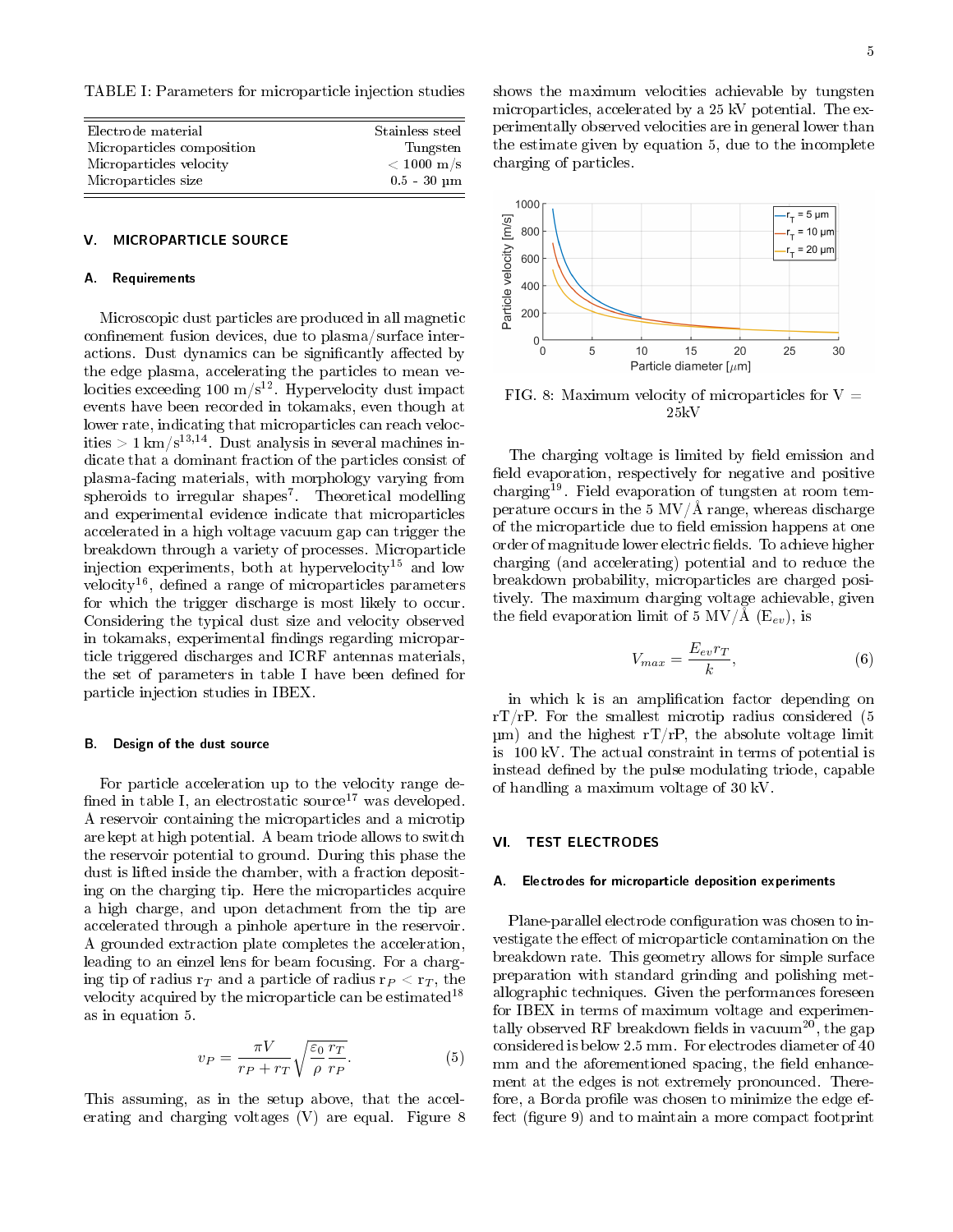with respect to Rogowski and Bruce profiles. A smaller size was desirable to lower the stress on the cantilevered inner conductor of the resonator and due to limitations on the sample dimensions allowed in the Scanning Electron Microscope (SEM).



FIG. 9: Normalized surface electric field distribution for different electrodes spacing

#### B. Electrodes for microparticle injection experiments

To provide an impact surface for the microparticles injected from the dust accelerator, which is installed orthogonally with respect to the axis of the resonator, a point-plane electrode configuration is used. The pointed electrode is a truncated cone terminating in a 2 mm diameter hemisphere. Figure 10 represents the two geometries chosen for experiments.

#### C. Capacitance of the test electrodes

Following the considerations of section IV C, capacitance of the two electrode configurations has been computed with finite element method (figure 11).



FIG. 10: Test electrodes



FIG. 11: Electrodes capacitance for the two configurations considered

Due to the small surface area, Q factor degradation can be neglected for the point-plane configuration. On the other hand, the plane-parallel electrodes introduce a large capacitance for the whole range of spacing considered. To avoid a significant decrease of performances, particular care will need to be taken for minimization of the RF resistance to ground in the case of microparticle deposition experiments.

# VII. DIAGNOSTIC FOR FIELD EMISSION CURRENT

### A. Field emission current in RF regime

For sufficiently high surface electric field, electrons can tunnel through the potential barrier and give rise to a field emitted current. In high voltage vacuum systems, this current controls fundamental parameters of arc formation such as field emitter evaporation and Coulomb explosion, thus playing a major role as precursor to the breakdown<sup>21</sup>. The Fowler-Nordheim expression provides the field emission current density for a given work function  $(\phi)$ , macroscopic electric field  $(E)$  and enhancement factor  $(\beta)$ . The simplified expression given by Wang and Loew<sup>22</sup> reads:

$$
j_{FE} = \frac{1.54 \cdot 10^{-6} \cdot 10^{4.52\phi^{-0.5}} (\beta E)^2}{\phi}
$$

$$
\exp\left(\frac{-6.53 \cdot 10^9 \phi^{1.5}}{\beta E}\right). \tag{7}
$$

Since the tunnelling time is extremely short with respect to the RF period, it can be assumed that the field emission process is the same as in the DC regime. Thus, if a time-varying electric field is applied to a plane-parallel electrode configuration, current will be field emitted alternately from the two electrodes for the negative half period, responding to the instantaneous electric field. If contaminants are introduced, there is a probability that they will turn into field emitters, thus increasing  $\beta$  - and emitting area - for a specific electrode.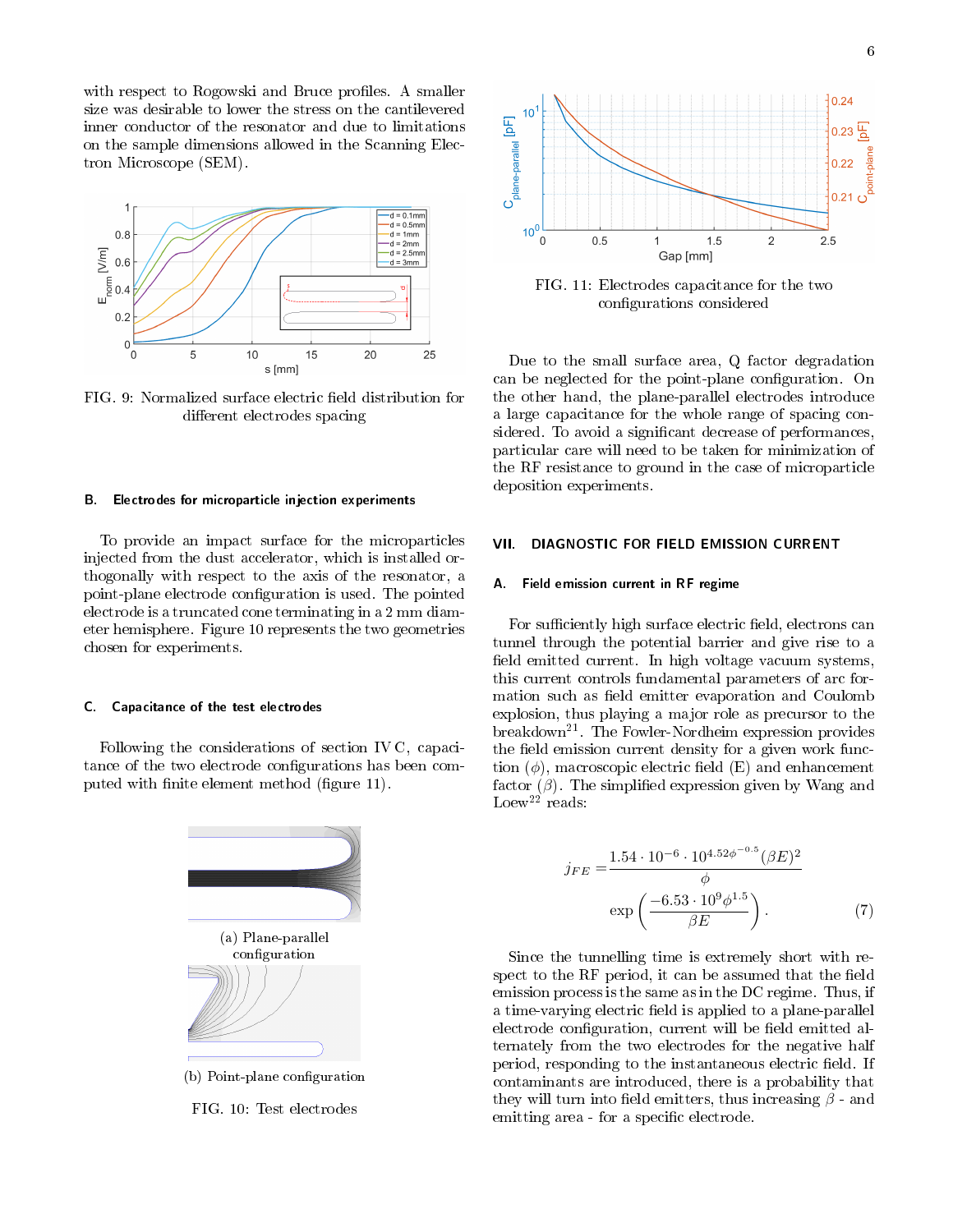#### B. Current-measurement circuit

To measure the field emission current in the nA range, a device consisting of a low-pass filter followed by a high gain transimpedance amplifier was developed. The voltage output - proportional to the average field emission current over one RF period - is then monitored through a low noise multimeter with large dynamic range. The current-measurement circuit is connected to the resonator through the bias-tee (figure  $1-D$ ), which provides RF insulation. The additional low-pass filter is used prior to the transimpedance amplifier to reduce the RF input signal below the noise floor level. Given the extreme sensitivity of field emission on the local electric field, a variation of 1% between the two  $\beta$  already leads to a negligible current emitted from the electrode with the lower value (figure  $12$ ). In principle it will thus be possible to discriminate the field emitting electrode with this setup.



FIG. 12: Field emission current during one RF period on plane-parallel configuration, with different  $\beta$  on the two electrodes

#### VIII. PRELIMINARY TESTS ON IBEX

#### A. Measurement of Q factor

Quality factor measurements were carried out on IBEX to compare the simulated results with the actual setup performances. The loaded Q was computed from the  $S_{11}$ parameter, measured with a network analyzer. Central frequency is determined from the minimum of  $S_{11}$  amplitude, whereas the -3dB points are found as maximum and minimum of  $S_{11}$  imaginary part, after correction of the phase offset in the Smith chart. The maximum  $Q$ factor, i.e. measured without the loading effect introduced by the electrodes capacitance, is 830. This value is 83% of the simulated Q, leading to a reduction of 10% on the maximum achievable voltage at the open end with respect to the value obtained from circuit analysis.

#### B. RF resistance to ground

The Q factor of the resonator was measured for varying  $C_{EL}$ , to investigate the effect of its degradation in relation with the magnitude of RF resistance to ground. To observe the effect over a large range of capacitances, two electrodes sets have been used:

- plane-parallel electrodes:  $C_{EL} \gtrsim 1pF$
- plane-sphere electrodes:  $C_{EL} \lesssim 1 \text{pF}$

Figure 13 shows the measured Q factor, in comparison with the results obtained from simulations. Referring to the capacitance of the test electrodes considered (figure 11), it is clear that for the plane-parallel configuration the RF resistance to ground will need to be reduced, to avoid excessive degradation of Q.



FIG. 13: Measured Q factor with varying electrodes capacitance, and comparison with simulated values

# C. Multipactor

Multipactor can be used as a conditioning tool to remove adsorbed contaminants from the electrodes. The currents generated from ionization of the desorbed gases, which affect the field emission measurements, can then be suppressed.



FIG. 14: Multipactor current measured with an electron probe biased at 100 V, positioned at the open-end of the resonator